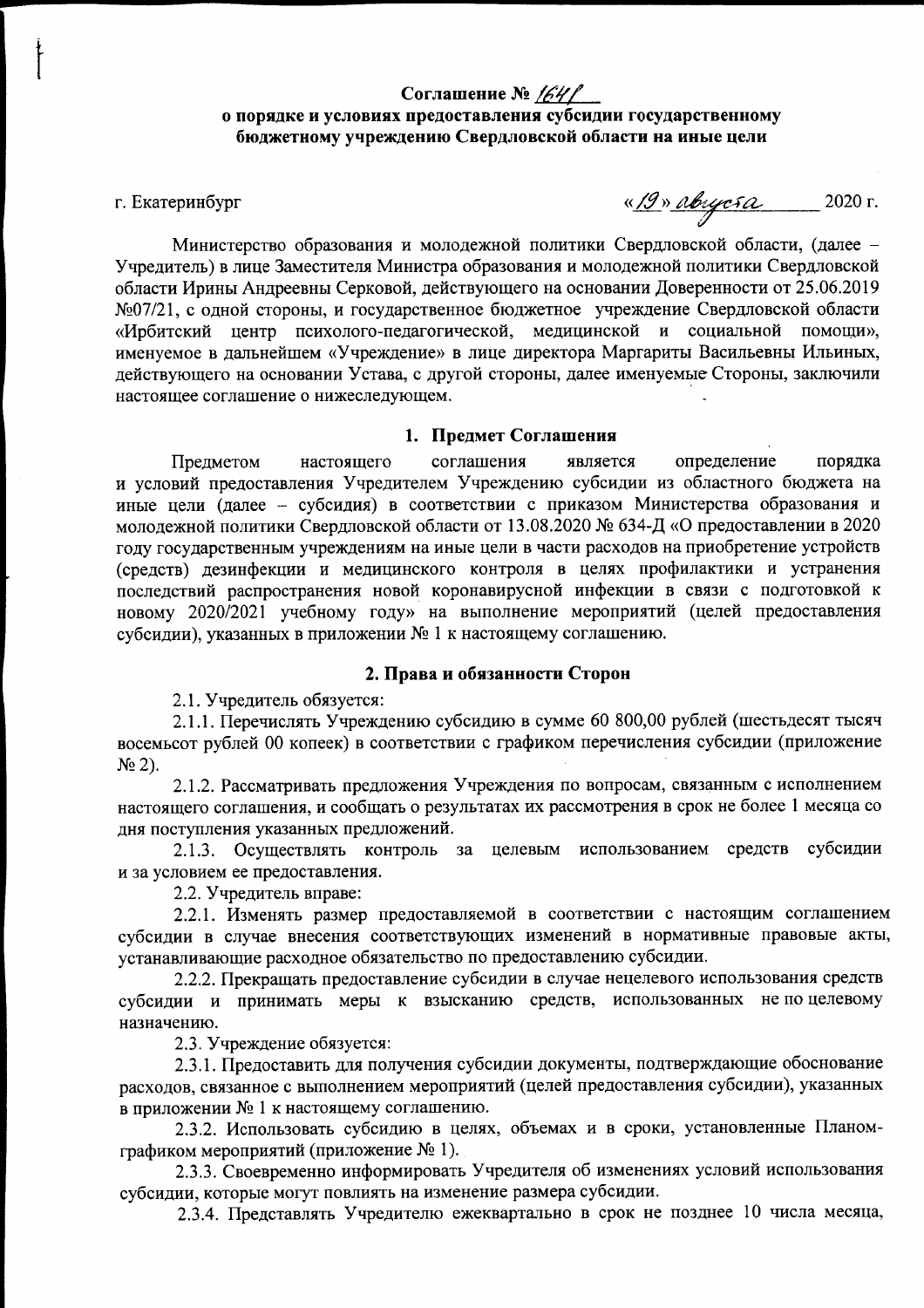декабре - не позднее 25 числа, отчет следующего за истекшим кварталом, в о результатах достижения цели, на которую предоставлена субсидия, по форме согласно приложению № 3 к настоящему соглашению.

2.3.5. Обеспечить возврат остатка неиспользованной до конца текущего года субсидии в срок до «01» марта следующего года, при не подтверждении Учредителем потребности Учреждения в неиспользованном остатке.

2.3.6. Возвратить в областной бюджет средства субсидии, использованные не по целевому назначению, в течение 10 календарных дней с момента получения письменного

2.4. Учреждение вправе обращаться к Учредителю с предложением об изменении требования Учредителя. размера субсидии и возврате остатка неиспользованных средств.

# 3. Ответственность Сторон

Нарушение Сторонами условий предоставления и целевого использования субсидий влечет ответственность в соответствии с административным и уголовным законодательством Российской Федерации, изъятие в бесспорном порядке средств субсидии, используемых не по целевому назначению.

# 4. Срок действия Соглашения

Настоящее соглашение вступает в силу с даты подписания обеими Сторонами и действует до «31» декабря 2020 г.

# 5. Заключительные положения

5.1. Изменение настоящего соглашения осуществляется в письменной форме в виде дополнений к настоящему соглашению, которые являются его неотъемлемой частью.

5.2. Расторжение настоящего соглашения допускается по соглашению Сторон или по решению суда по основаниям, предусмотренным законодательством Российской Федерации и

5.3. Споры между Сторонами решаются путем переговоров или в судебном порядке в Свердловской области. Арбитражном суде Свердловской области в соответствии с законодательством Российской

5.4. Настоящее соглашение составлено в двух экземплярах, имеющих одинаковую Федерации. юридическую силу по, одному экземпляру для каждой Стороны. Приложения № 1, 2, 3 к настоящему соглашению являются его неотъемлемой частью.

# 6. Платежные реквизиты Сторон

Министерство образования и молодежной политики Свердловской области

Государственное бюджетное учреждение Свердловской области «Ирбитский центр психолого-педагогической, медицинской и социальной помощи»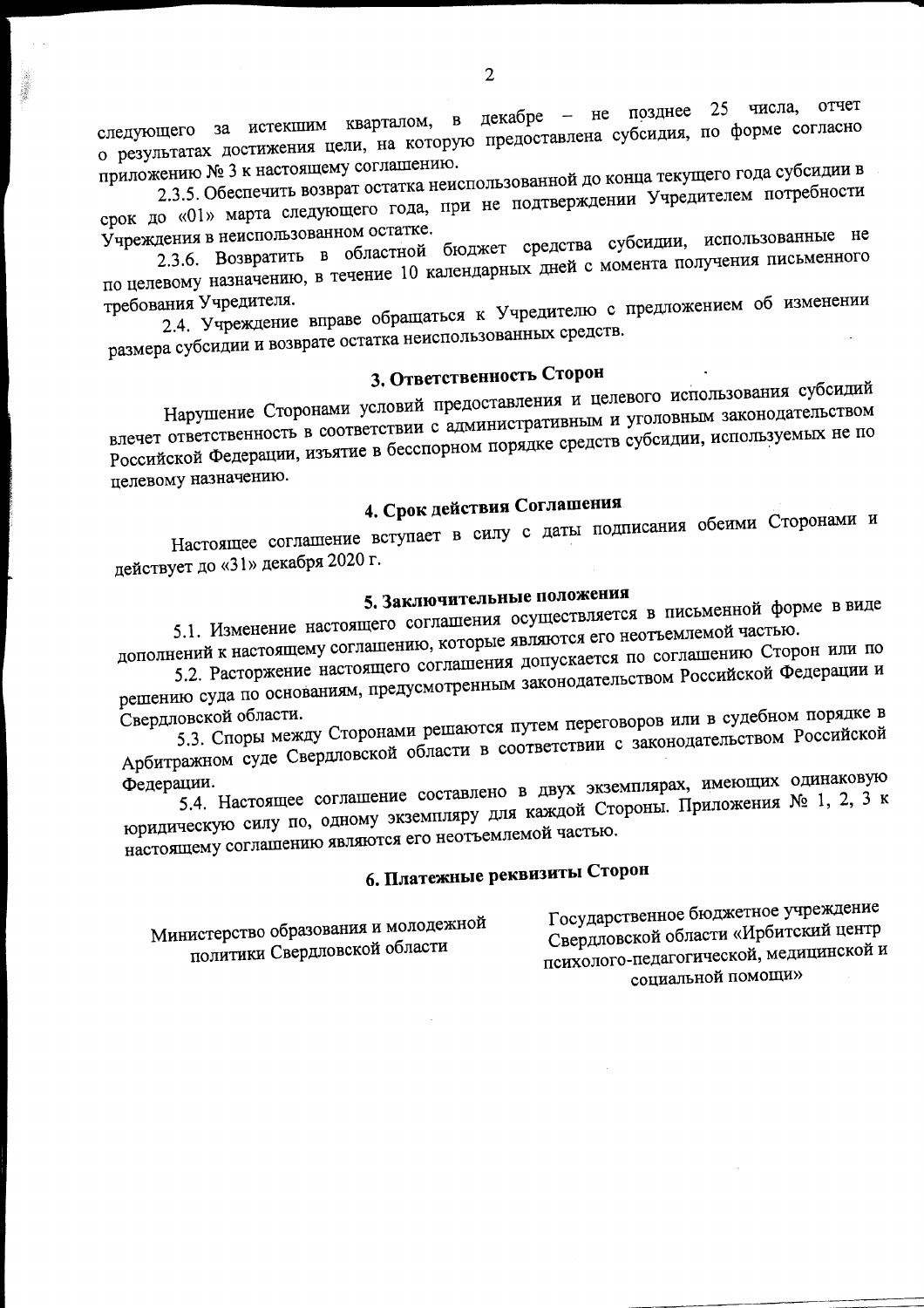Место нахождения: 620075, г. Екатеринбург, ул. Малышева, д. 33, тел (343) 312-00-04 ИНН 6661077317 КПП667101001 Банковские реквизиты: УФК по Свердловской области (Министерство финансов Свердловской области, Министерство образования и молодежной политики CO) л/с 02622009880 p/c Nº 40201810400000100001, л/с 03012261190, БИК 046577001 Уральское ГУ БАНКА РОССИИ г. ЕКАТЕРИНБУРГ, OKTMO 65701000

Место нахождения: г. Ирбит, ул. Пролетарская, д.16 Тел., факс: (34355) 6-58-73 ИНН 6611004338 KIIII 667601001 Банковские реквизиты: Министерство финансов Свердловской области (ГБУ СО «Ирбитский ЦППМСП») Уральское ГУ Банка России г. Екатеринбург БИК: 046577001 p/c № 40601810165773000001 л/с № 21012010870 OKTMO 65739000

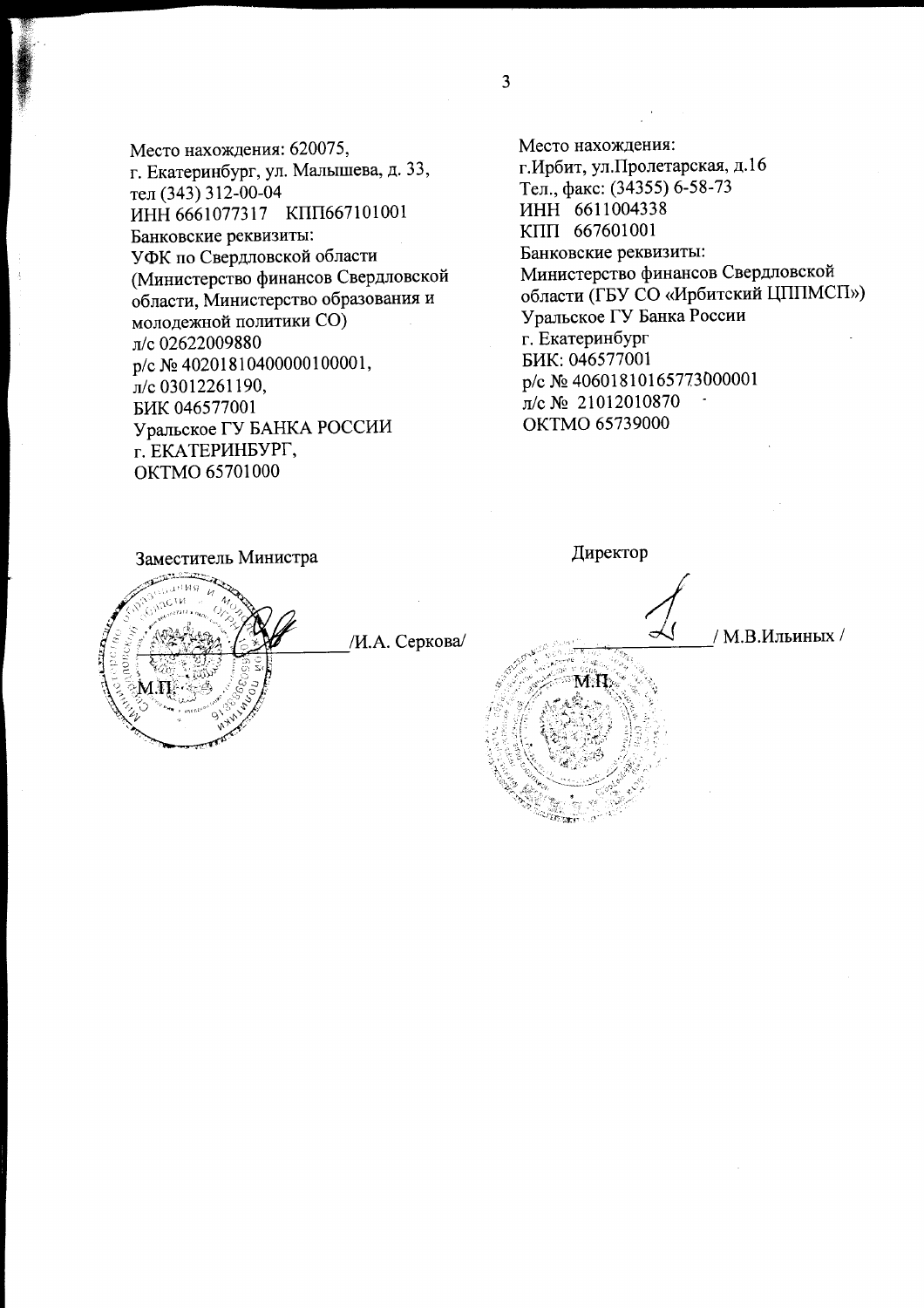$\overline{4}$ 

Приложение № 1 к Соглашению о порядке и условиях предоставления субсидии государственному бюджетному учреждению Свердловской области на иные цели 0T 19 08 2020 No 164P

**COMMERCIAL** 

# План-график мероприятий

| Наименование мероприятия (цель предоставления субсидии)                                                                                                                                                                                                                  | Сумма,    | Срок        | Наименование мероприятия                                                                                                                 |
|--------------------------------------------------------------------------------------------------------------------------------------------------------------------------------------------------------------------------------------------------------------------------|-----------|-------------|------------------------------------------------------------------------------------------------------------------------------------------|
|                                                                                                                                                                                                                                                                          | рублей    | исполнения  | государственной программы                                                                                                                |
|                                                                                                                                                                                                                                                                          |           | мероприятия | (справочная информация)                                                                                                                  |
| Приобретение устройств (средств) дезинфекции и медицинского контроля<br>в целях профилактики и устранения последствий распространения новой<br>коронавирусной инфекции в связи с подготовкой к новому 2020/2021<br>учебному году и (или) возмещение фактических расходов | 60 800,00 | 31.12.2020  | Предоставление услуг по оказанию<br>психолого-педагогической,<br>недицинской и социальной помощи<br>детям в государственных организациях |

# Заместитель Министра образования



Директор / М.В.Ильиных/  $\propto$ <u>Litter</u>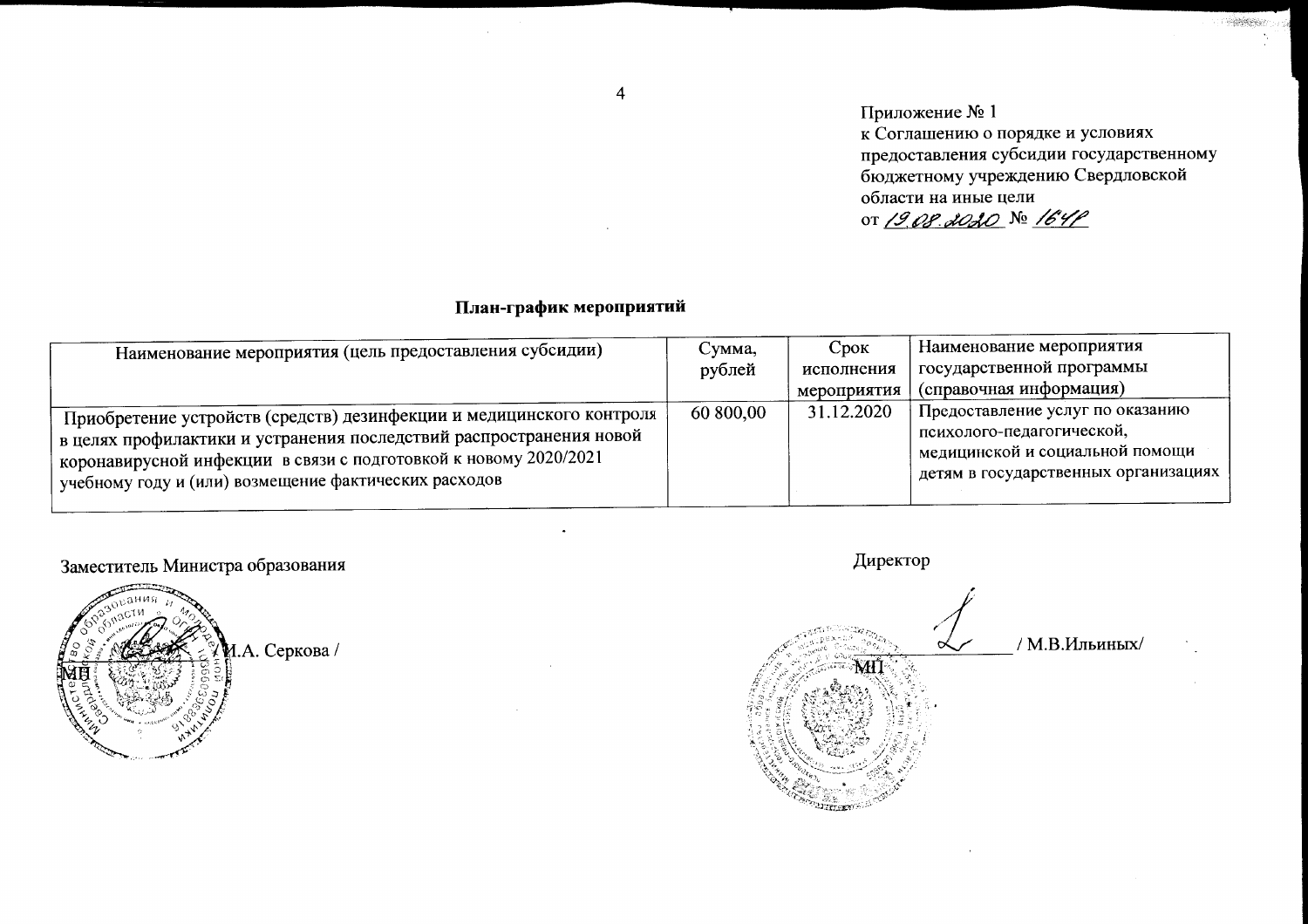Приложение № 2 к Соглашению о порядке и условиях предоставления субсидии государственному бюджетному учреждению Свердловской области на иные цели or 1908.2020 № 1641

 $A = 1$ 

# График перечисления субсидии

| Наименование субсидии                                                                                                                                                                                                                                 | Вед | Подр | ЦСт        | <b>BP</b> | Доп.<br>КОД. | Код<br>целевой<br>субсидии | Лимиты<br>бюджетных<br>обязательств,<br>рублей | Предельные<br>объемы<br>финансирования<br>(кассовый план),<br>рублей<br>Август 2020 года |
|-------------------------------------------------------------------------------------------------------------------------------------------------------------------------------------------------------------------------------------------------------|-----|------|------------|-----------|--------------|----------------------------|------------------------------------------------|------------------------------------------------------------------------------------------|
| Субсидия государственным учреждениям на<br>иные цели в части расходов на приобретение<br>устройств (средств) дезинфекции и<br>медицинского контроля в целях профилактики и<br>устранения последствий распространения новой<br>коронавирусной инфекции | 012 | 0709 | 1221213100 | 612       |              | 012.1.136                  | 60 800,00                                      | 60 800,00                                                                                |

Заместитель Министра образования

И.А. Серкова /

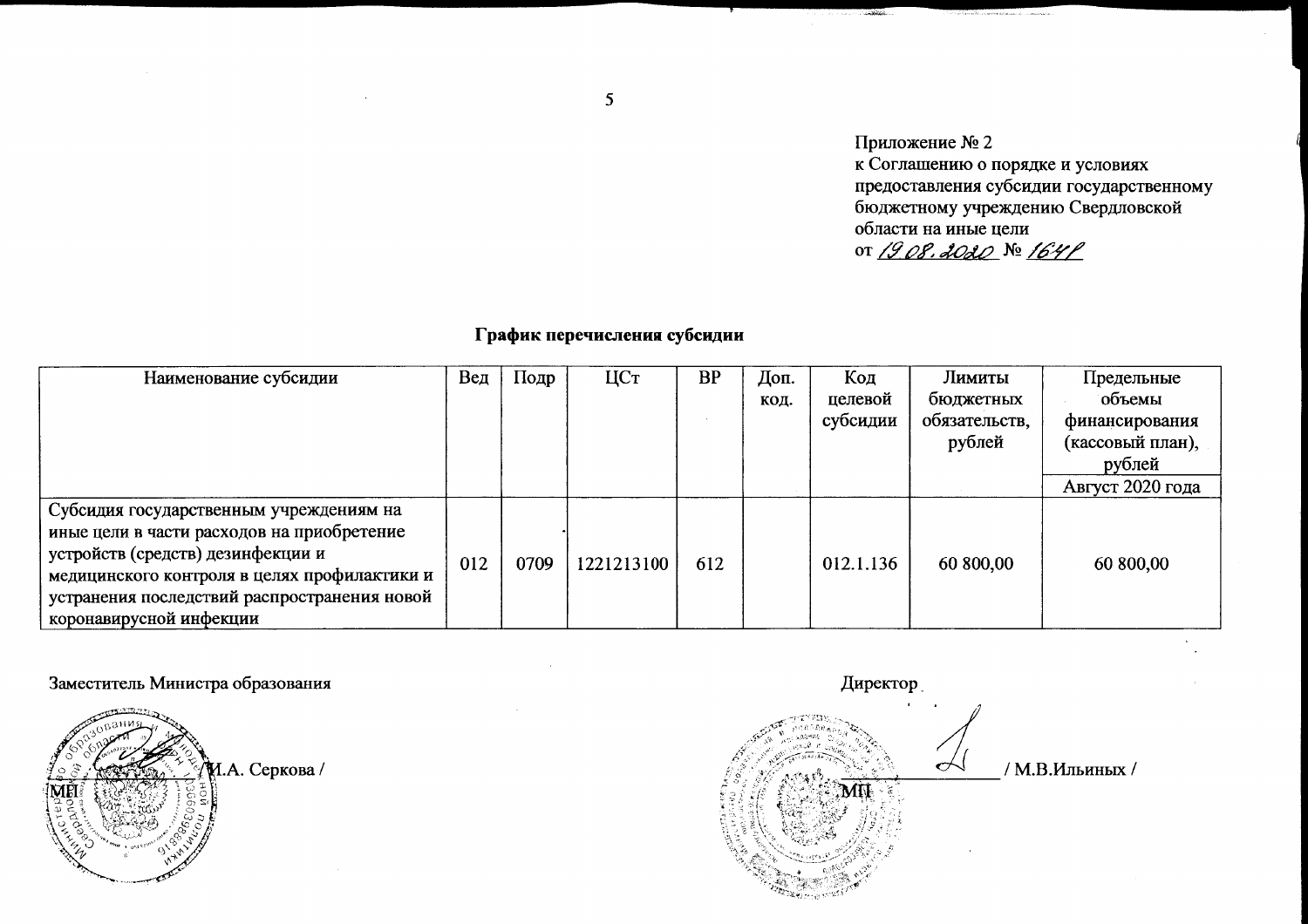# Дополнительное соглашение №1 к Соглашению о порядке и условиях предоставления субсидии государственному бюджетному учреждению Свердловской области на иные цели от 19.08.2020 № 1641

г. Екатеринбург

<u>«15» gekadpe</u>  $2020$  г.

Министерство образования и молодежной политики Свердловской области, (далее -Главный распорядитель) в лице Заместителя Министра образования и молодежной политики Свердловской области Ирины Андреевны Серковой, действующего на основании Доверенности от 25.06.2019 №07/21, с одной стороны, и государственное бюджетное учреждение Свердловской области «Ирбитский центр психолого-педагогической, медицинской и социальной помощи», именуемое в дальнейшем «Учреждение» в лице директора Маргариты Васильевны Ильиных, действующего на основании Устава, с другой стороны, далее именуемые Стороны, заключили настоящее дополнительное соглашение № 1 к Соглашению о порядке и условиях предоставления субсидии государственному бюджетному учреждению Свердловской области на иные цели от 19.08.2020 № 1641 (далее - дополнительное соглашение № 1) о нижеследующем:

1. В соответствии с приказом Министерства образования и молодежной политики Свердловской области от 19.11.2020 № 841-Д «О внесении изменений в приказ Министерства образования и молодежной политики Свердловской области от 13.08.2020 № 634-Д «О предоставлении в 2020 году субсидии государственным учреждениям на иные цели в части расходов на приобретение устройств (средств) дезинфекции и медицинского контроля в целях профилактики и устранения последствий распространения новой коронавирусной инфекции в связи с подготовкой к новому 2020/2021 учебному году» внести в Соглашение о порядке и условиях предоставления субсидии государственному бюджетному учреждению Свердловской области на иные цели от 19.08.2020 № 1641 следующие изменения:

1.1. Пункт 2.1.1. изложить в новой редакции:

«2.1.1. Перечислять Учреждению субсидию в сумме 56 400,00 рубля (пятьдесят шесть тысяч четыреста рублей 00 копеек) в соответствии с графиком перечисления субсидии (приложение № 2).».

1.2. Приложения № 1 и № 2 изложить в новой редакции (прилагаются).

2. Дополнительное соглашение № 1 вступает в силу с момента подписания Сторонами и является неотъемлемой частью Соглашения о порядке и условиях предоставления субсидии государственному бюджетному учреждению Свердловской области на иные цели от 19.08.2020 No 1641.

3. Дополнительное соглашение № 1 составлено в двух экземплярах, имеющих равную юридическую силу, по одному для каждой из Сторон.

Министерство образования и молодежной политики Свердловской области

государственное бюджетное учреждение Свердловской области «Ирбитский центр психологопедагогической, медицинской и сопиальной помощи»

**Сеститель Мини** Директор / М.В.Ильиных/ / И.А. Серкова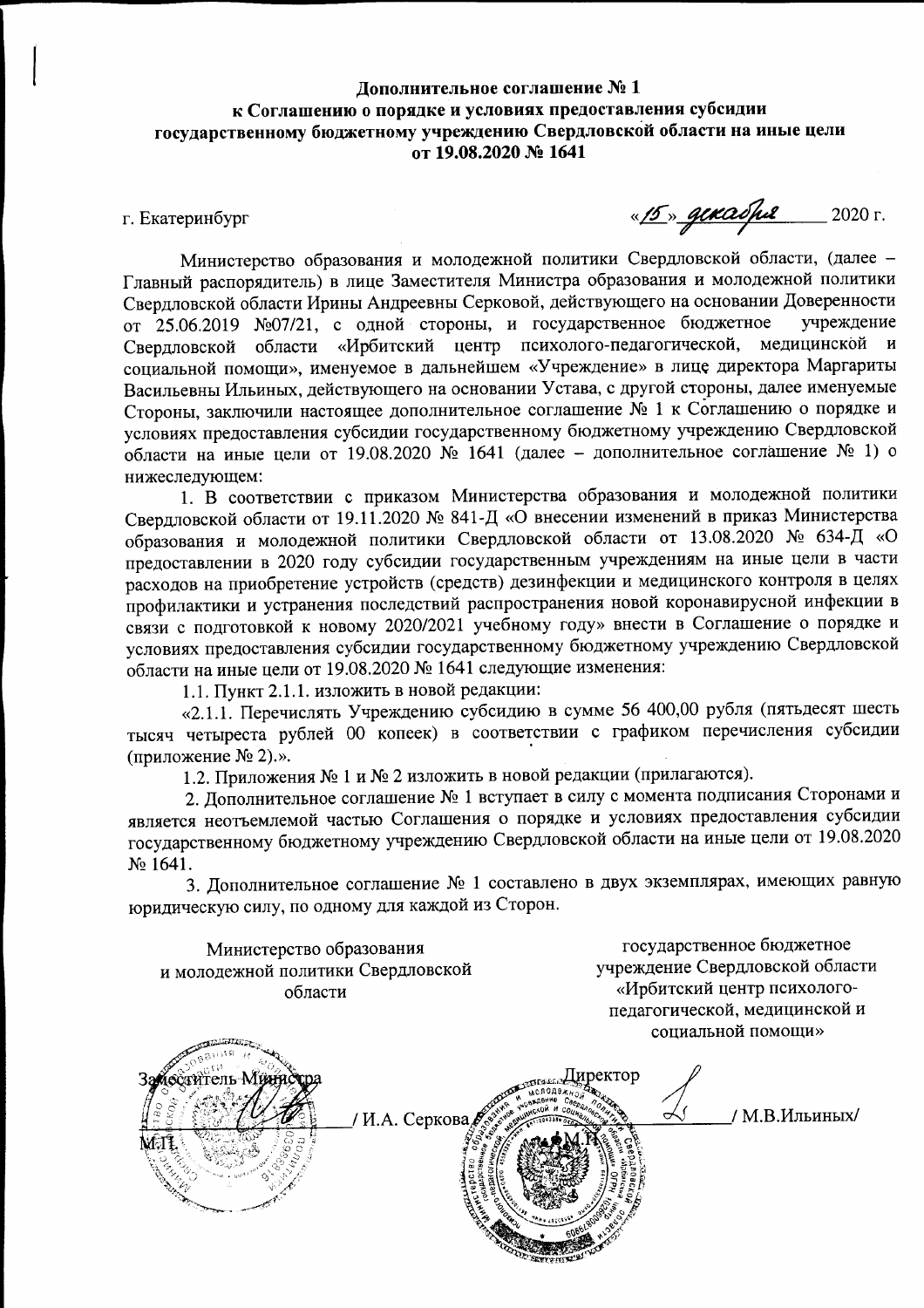предоставления субсидии государственному бюджетному учреждению Свердловской к Соглашению о порядке и условиях области на иные цели<br>от 19.08.2020 № 1641 Приложение № 1

# План-график мероприятий

| Наименование мероприятия (цель предоставления субсидии) | Сумма, рублей | Срок исполнения | Наименование мероприятия государственной    |
|---------------------------------------------------------|---------------|-----------------|---------------------------------------------|
|                                                         |               | мероприятия     | справочная информация)<br>программы         |
|                                                         |               | 31.12.2020      | Предоставление услуг по оказанию психолого- |
| Приобретение устройств (средств) дезинфекции и          | 56400,00      |                 | педагогической, медицинской и социальной    |
| медицинского контроля в целях профилактики и            |               |                 | помощи детям в государственных организациях |
| устранения последствий распространения новой            |               |                 |                                             |
| коронавирусной инфекции                                 |               |                 |                                             |